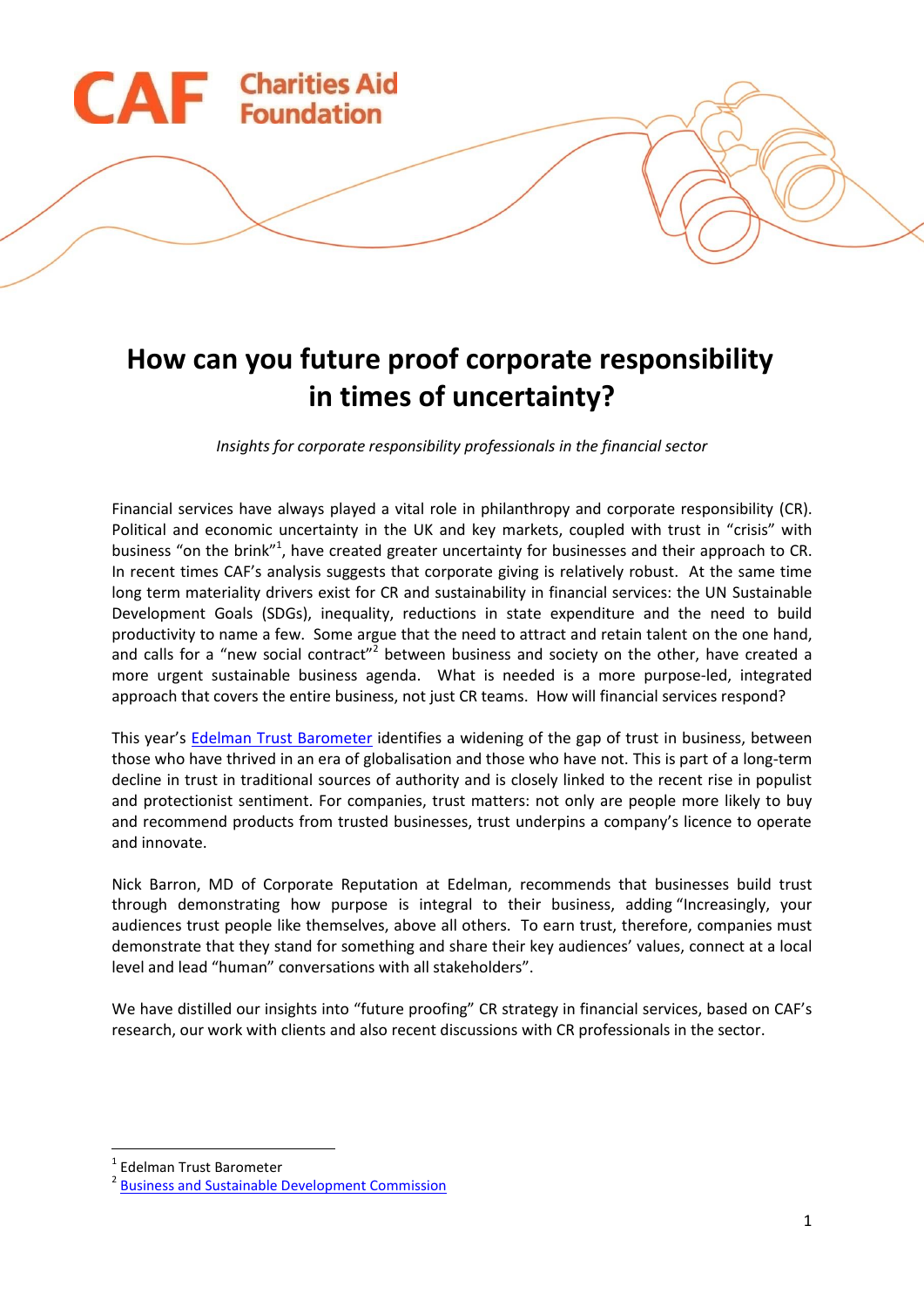# **What is 'future proofing'?**

Future proofing aims to ensure your business strategy remains effective and resilient to change. For CR this means focusing your strategy on what is important in the future, building trust and resilience through **long-term integrated business and social purpose.**

CR is becoming increasingly business-aligned and integrated into the purpose and values of the whole organisation. We are seeing an increasing trend of CR moving beyond ad hoc philanthropic initiatives to mainstream business operations. This is based on the recognition that "doing the right thing" through integrated social purpose is important to stakeholders and should lead to longer term sustainability for the business. CR therefore aims to influence the culture of the organisation and achieve consistent responsible business practice across all activities.

With this shift in focus comes a change in the way CR professionals need to operate. There is now a need to develop long-term sustainable strategy models, identify and deliver on social as well as commercial outcomes. Professionals therefore need to engage a wider range of stakeholders both within and outside the business.

We have therefore focused our insights on the key role of strategy, partnerships and stakeholder engagement in future proofing CR.

## **How can you build resilience?**

Building trust and resilience for the financial services sector will require a long term approach. The key insights are captured in the diagram and then discussed in turn below.



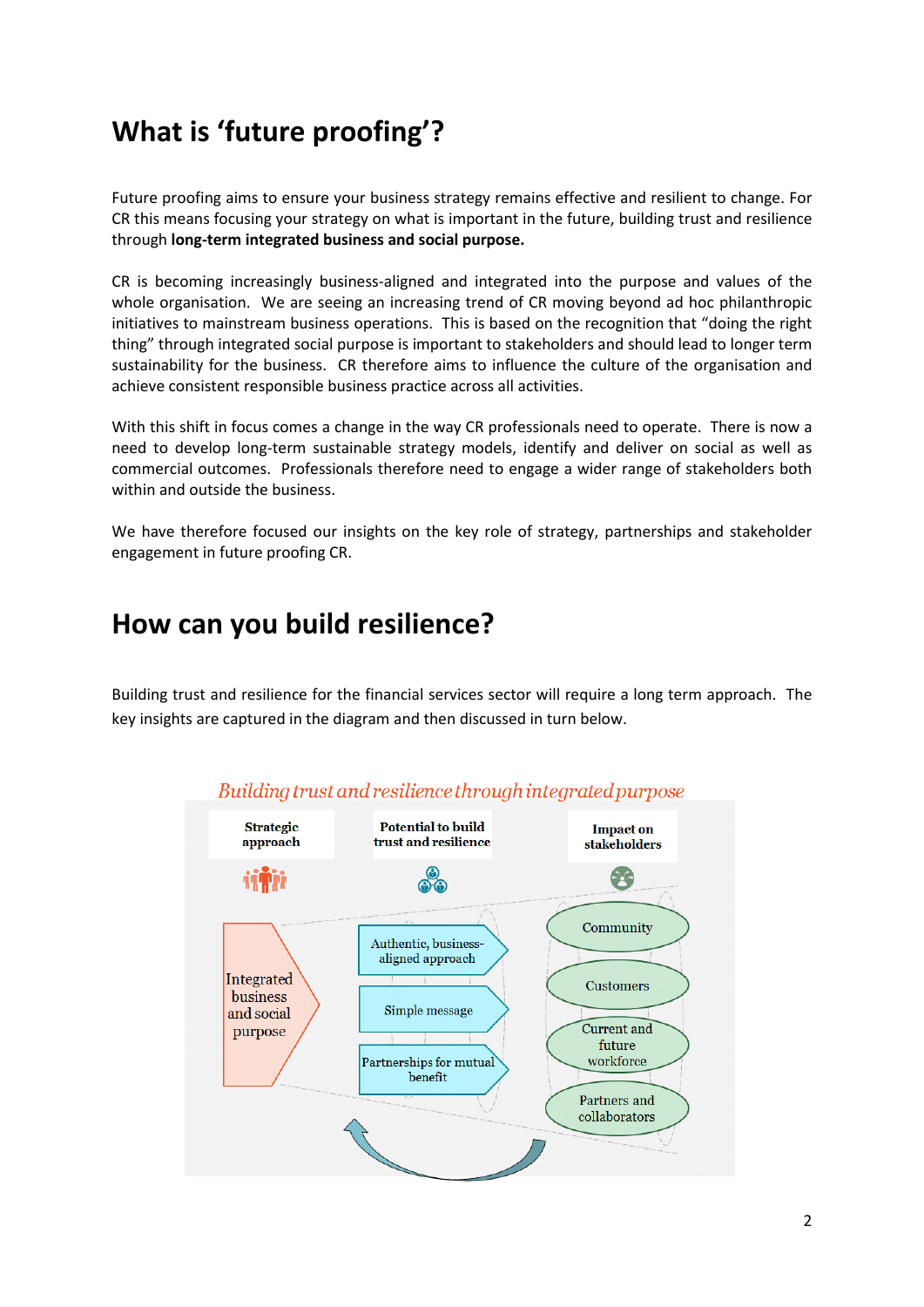- **1. Design a resilient strategy** that takes full account of your environment and short and long term drivers for responsible business. This needs to take account of material social issues for the business and reflect local and global agendas, such as the UN's SDGs. Making the business case needs to speak to business as well as social results. This will include building a new relationship of trust, with strategies and programmes that achieve a new level of performance and transparency to an ever widening group of stakeholders. Developing a business-aligned approach, drawing on a deep understanding of business purpose, assets and their specific expertise, will enable businesses to differentiate and build an authentic strategy. To deliver on this CR teams and programmes will need to influence the whole business and not just rely on often small teams at the centre.
- **2. Create sustainable charity partnerships** that are mutually beneficial. Finding the right partner to deliver your social purpose can be a huge challenge. Charities are coming under more pressure to find funding and businesses face pressure to reduce costs. There is more and more need to make sure you have a sustainable rationale and ensure you are both benefitting from the partnership. Ad hoc donations to charities that do not reflect a company's purpose and values may not be beneficial to the company. Likewise placing too many requirements that are in the company's interests on underfunded charities may not be core to their mission. Partnerships should aim to be more sustainable, engaging in mutual benefit and sharing a long term view, aligned with the values of each organisation. To operate best they need to fit with the business model, seeking to harness both individual enthusiasm and corporate vision. Risk and compliance remain a concern for the financial service sector and there is untapped potential for collaborations to remove barriers and enable engagement with a wide range of potential social purpose partners.
- **3. Leverage your stakeholders** through focusing on what's important to them. Understanding their motivations and developing relationships is one of the most challenging and under invested areas in CR. This applies not just to internal stakeholders but to their stakeholders as well – such as clients, investors and external partnerships. At the same time, outside influencers are just as important as your internal stakeholders. Long term impact can only be achieved by getting "close to the hearts" of all stakeholders and achieving genuine change in your workforce and communities that can be replicated and achieve scale. This wider notion of stakeholder engagement is essential to delivering impact, but must start with internal stakeholders first. CAF works with many clients on strengthening employee engagement and morale with a view to building social impact. Capacity for business leaders to engage in CR is often cited by clients as a constraint to delivering CR strategies as is the need for internal stakeholders to see the value and business case for CR. Likewise CR professionals need to have a simple, clear and consistent message on this case to succeed in engaging them.

#### **Where does the conversation go next?**

At CAF we have an unique perspective on both CR and charity sector. We want to continue the conversation within our network and deepen the insight on how to ensure that CR contributes to sustainable business and social purpose. We believe this conversation should focus on achieving a shared understanding of the social needs that are material for the financial services sector now and in the future, thereby building a case for the business role in social change and associated investment.